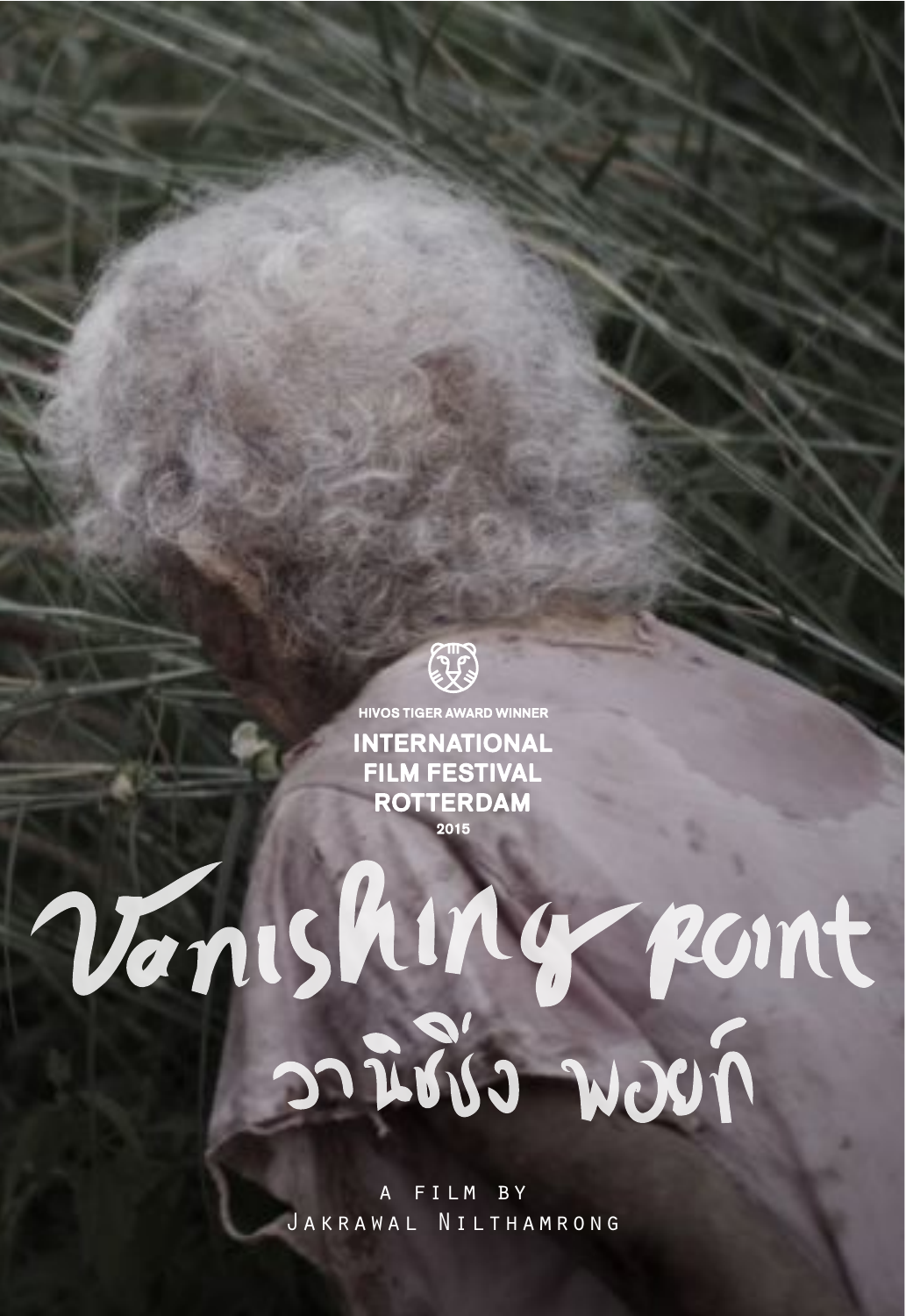# **vanishing point**  $\overline{O}$ านิชชิ่ง woun

**a film by Jakrawal Nilthamrong**

**a Mit Out Sound Films production**

**with the support of Hubert Bals Fund, International Film Festival Rotterdam**

**Faculty of Journalism and Mass Communication Research Grant, Thammasat University, Thailand**

**Office of Contemporary Art and Culture, Ministry of Culture, Thailand**

**2015 | Thailand | Netherlands, 100 minutes, DCP | 2.39:1 | Colour | Black & White | 5.1 Surround Sound in Thai with English subtitles**

**International Sales | Festivals Contact:**

**Diversion**

**Mai Meksawan films@diversion-th.com www.diversion-th.com**

SSAMS 6 SME m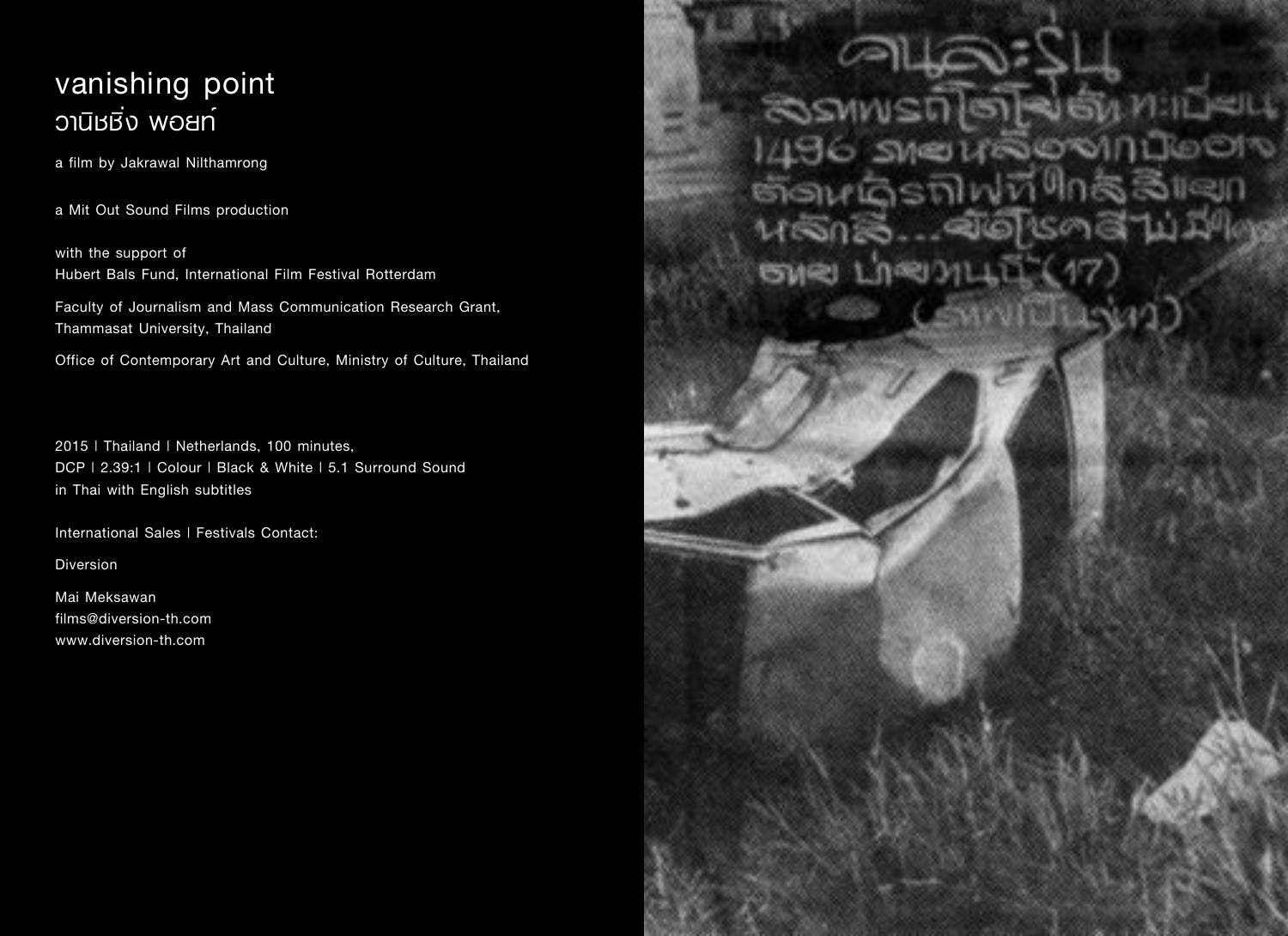# **synopsis**

**The film takes on the experience from a car accident of the director's parents 32 years ago. It's a story of two men who each is running away from a suffering of their own, at different time and place. A young idealistic journalist who cannot stand injustice, and a middle-aged man who turns away from his past and goes on living a meaningless life of motel owner. They eventually learn that no matter how far and long they would go, the suffering in their minds have never gone away. Until lives reach the unexpected end.**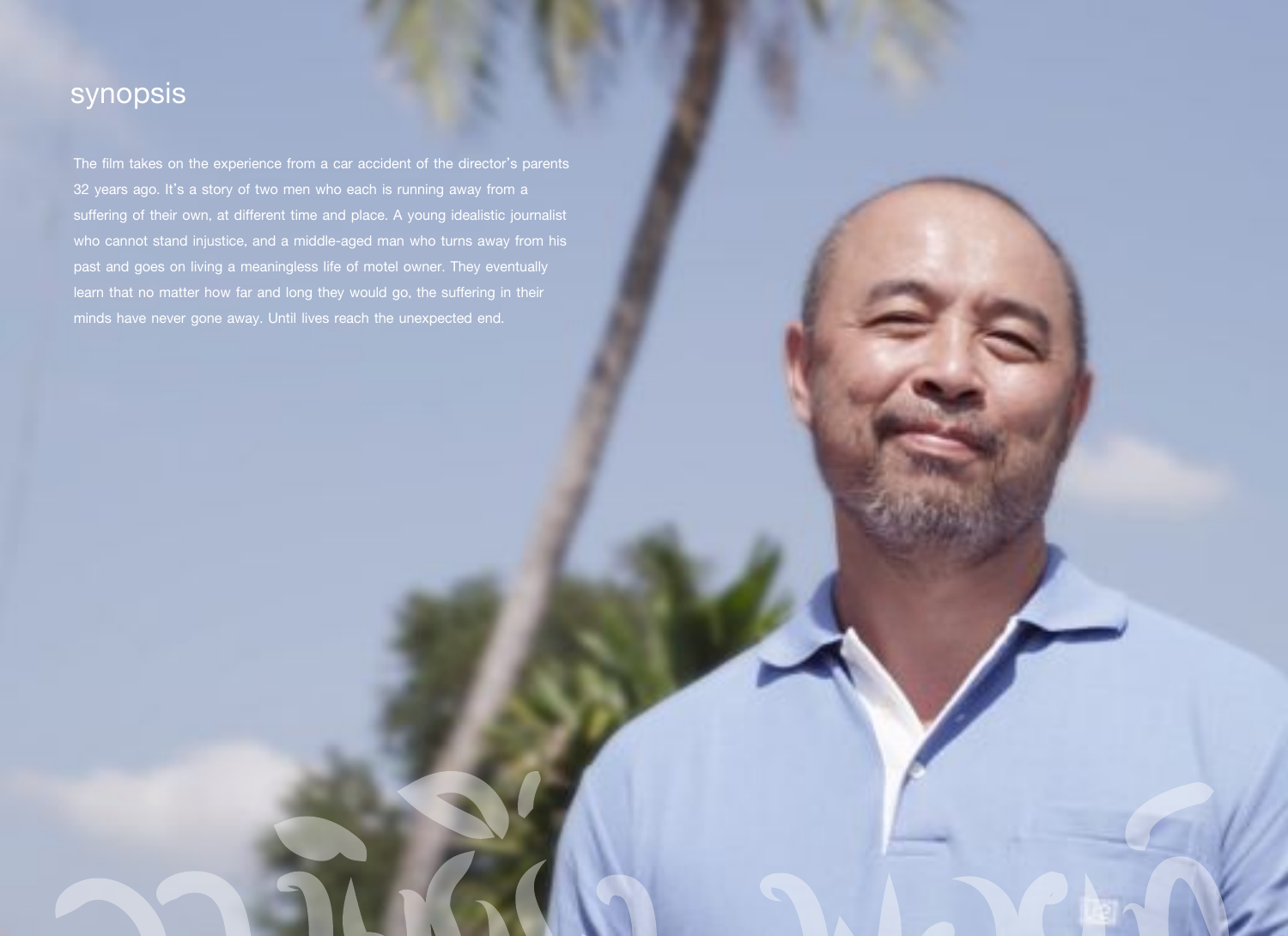## **director's statement**

**17 September 1983 was a seemingly ordinary day, except that several lives in my family has changed forever. It is the day that my parents were devastatingly wounded from a car accident. My father at the time was a young military officer with a bright future ahead of him. He was driving back from a party in an early evening to pick up the kids, with my mother sitting on his side. Inebriated, he stopped the car at a red light on top of one rail track where there was no barrier put in place. A train approached at full speed, hitting the car on the driver side and drag what remains of the vehicle, and its passengers, for a long distance.**

The opening image of VANISHING POINT is the front page picture from the nev **per report of my parents' accident that day. I grew up with that news photography and my father's fading memory of the day before the accident.**

**After several months in recovery, my mother resumed her normal life and work. But my father suffered from severe brain damage, and he could no longer return to the life he used to have. His dashing career suddenly came to a halt. This abrupt change has a big impact on my family. I cannot imagine how my life and my family would turn out had there not be an accident that day. But all these experiences had made me who I am today. I invoke the story of my father, and merge it with other tales inside my head, into a story of two men who are the mirror image of each other. Actions lead to consequences, and the karmic force has a pull on all men just like gravity to earth.**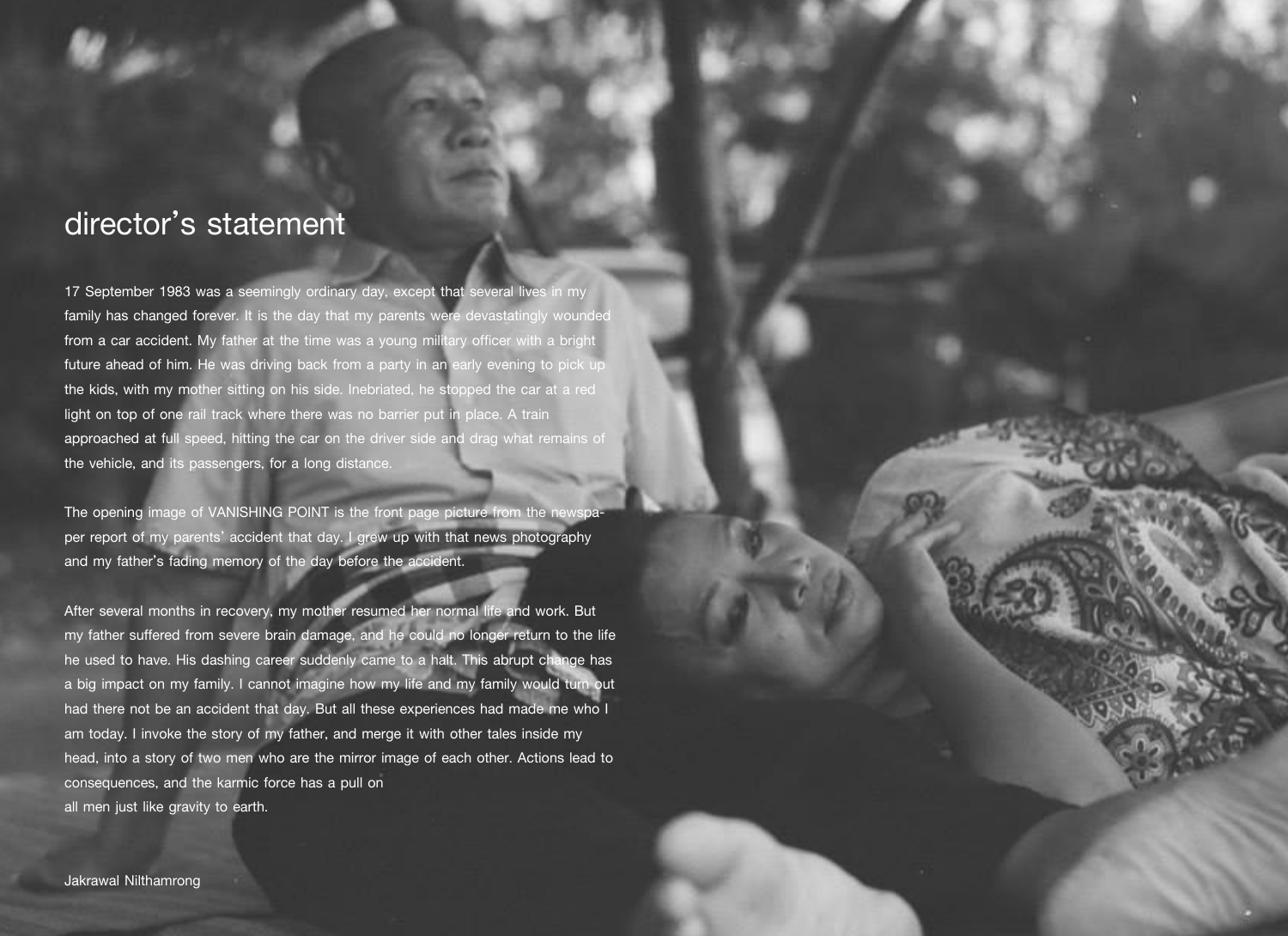## **about the director**

**Jakrawal was born in 1977 in Lopburi, Thailand. He currently lives and works in Bangkok. He obtained his BFA at Silpakorn University, Bangkok (2000) and MFA at the School of Art Institute of Chicago, USA (2006). In 2007-08 he was an artist in residence at the Rijksakademie van Beeldende Kunsten, Amsterdam, the Netherlands.**

**Jakrawal's work spans from short films, documentary films to video installations and feature films. The themes of his work often relate to Eastern philosophy in contemporary context and local history of specific environments to establish dialogue among multiple perspectives. His work was shown in international film festivals including Rotterdam, Berlinale, Toronto and Yamagata, as well as exhibitions at 2012 Taipei Biennial and 2014 SeMA Biennale Mediacity Seoul.**

#### **FEATURE FILMS**

**Vanishing Point | 2015 Unreal Forest (Documentary) | 2010**

#### **SELECTED SHORTS**

**Stone Cloud | 2014 | Berlin International Film Festival, Forum Expanded Zero Gravity | 2012 | International Film Festival Rotterdam Man and Gravity | 2008 | International Film Festival Rotterdam, Tiger Competition**

#### **SELECTED INSTALLATIONS**

**Intransit | 2013 | Toronto International Film Festival, Wavelengths Hangman | 2012 | Berlin International Film Festival, Forum Expanded Immortal Woman | 2010 | Singapore Art Museum**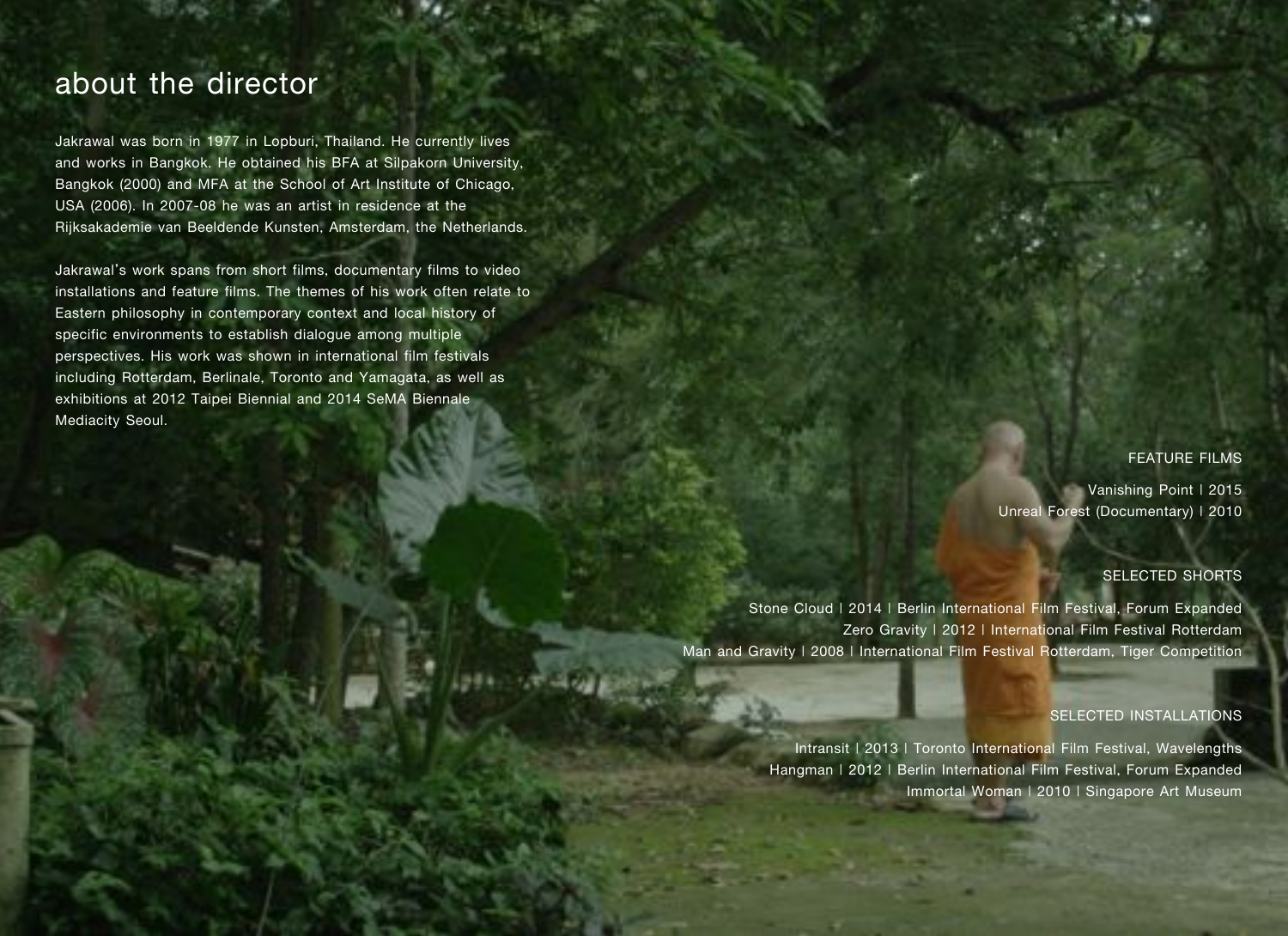## **cast**

**Ongart Cheamcharoenpornkul** | Factory Owner **Drunphob Suriyawong** | Journalist **Chalee Choueyai** | Monk **Suweeraya Thongmee** | Senior Hooker

### **crew**

**Individualists** 

**Chatchai Chaiyon** | Producer **Jakrawal Nilthamrong** | Co-producer | Writer | Director **Phuttiphong Aroonpheng** | Co-producer | Director of Photography **Chalermrat Kaweewattana** | Production Sound **Lee Chatametikool** | Post-production Supervisor **Pakorn Musikaboonlert** | Music Composer **Akaritchalerm Kalayanamitr** | Re-recording Mixer